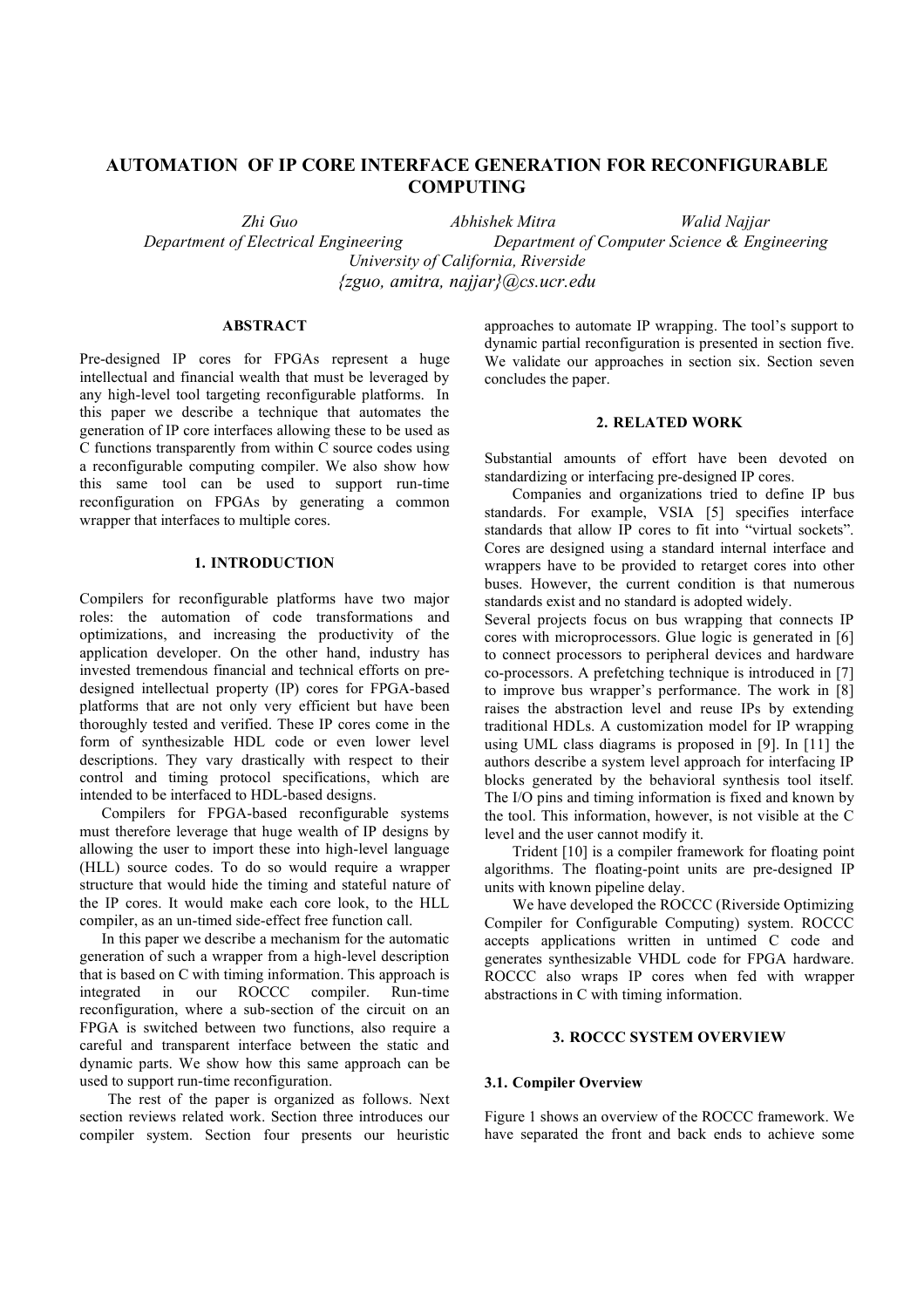

modularity and eventually allow the use of other tools for either end.

ROCCC is built on the SUIF2 [1] and Machine-SUIF [2] platforms. It compiles C code into VHDL code for mapping onto the FPGA fabric of a CSoC device. Information about loops and memory accesses is visible in front-end intermediate representation (IR), Hi-CIRRF (Compiler Intermediate Representation for Reconfigurable Fabrics). Accordingly, most loop level analysis and optimizations are done at this level. ROCCC performs a very extensive set of loop analysis and transformations, aiming at maximizing parallelism and minimizing area.

Machine-SUIF is an infrastructure for constructing the back end of a compiler. Machine-SUIF's existing passes, like the Control Flow Graph (CFG) library, Data Flow Analysis library and Static Single Assignment library [3] provide useful optimization and analysis tools for our compilation system. We build the back-end using Machine-SUIF. The compiler's back-end converts the input from control flow graph (CFG) into data flow graph (DFG), and generates synthesizable VHDL codes. We rely on commercial tools to synthesize the generated VHDL codes.

## **3.2. Pipelining and Scheduling**

For an original CFG, we categorize basic nodes into to two types: do-all nodes (parallel) and non-do-all nodes (sequential).

For do-all nodes, ROCCC exploits both instructionlevel and loop-level parallelisms and aggressively pipelines



the loop body to be able to execute multiple loops simultaneously [4].

A non-do-all basic node either belongs to a non-do-all loop or does not belong to any loop at all. The compiler utilizes predication to schedule the execution of non-do-all nodes' instructions. A predicator guards each pipeline stage. Multiple instructions might belong to the same pipeline stage and can be executed simultaneously. Predicators are passed inside basic nodes by *PFW* (predicator forward) instructions.

For the IP cores that are fully pipelined with compiletime known number of pipeline stages, ROCCC can simply synchronize its own pipelined circuit with the IP by adding more latches. In this paper, however, we discuss the most general cases, in which the IP cores use handshaking signals to communicate with external interface.

## **4. INTERFACE SYNTHESIS**

As introduced in the system overview section, the ROCCC compiler generates synthesizable VHDL code for applications written in untimed C. In this section, we present our approach using the ROCCC system to wrap IP cores. The workflow is shown in Figure 2. Taking the highlevel wrapper abstractions as input, ROCCC generates synthesizable wrappers in VHDL separately and these wrappers are instantiated as components in the outer circuit. We start with a 16 samples complex FFT IP core, taken from the Xilinx website that we use to demonstrate out approach in this paper.

### **4.1. An IP Core Example**

The grayed out part of Figure 3 is a 16-point discrete fast



outside is always composed of one or more data ports and one token (either input or output token).

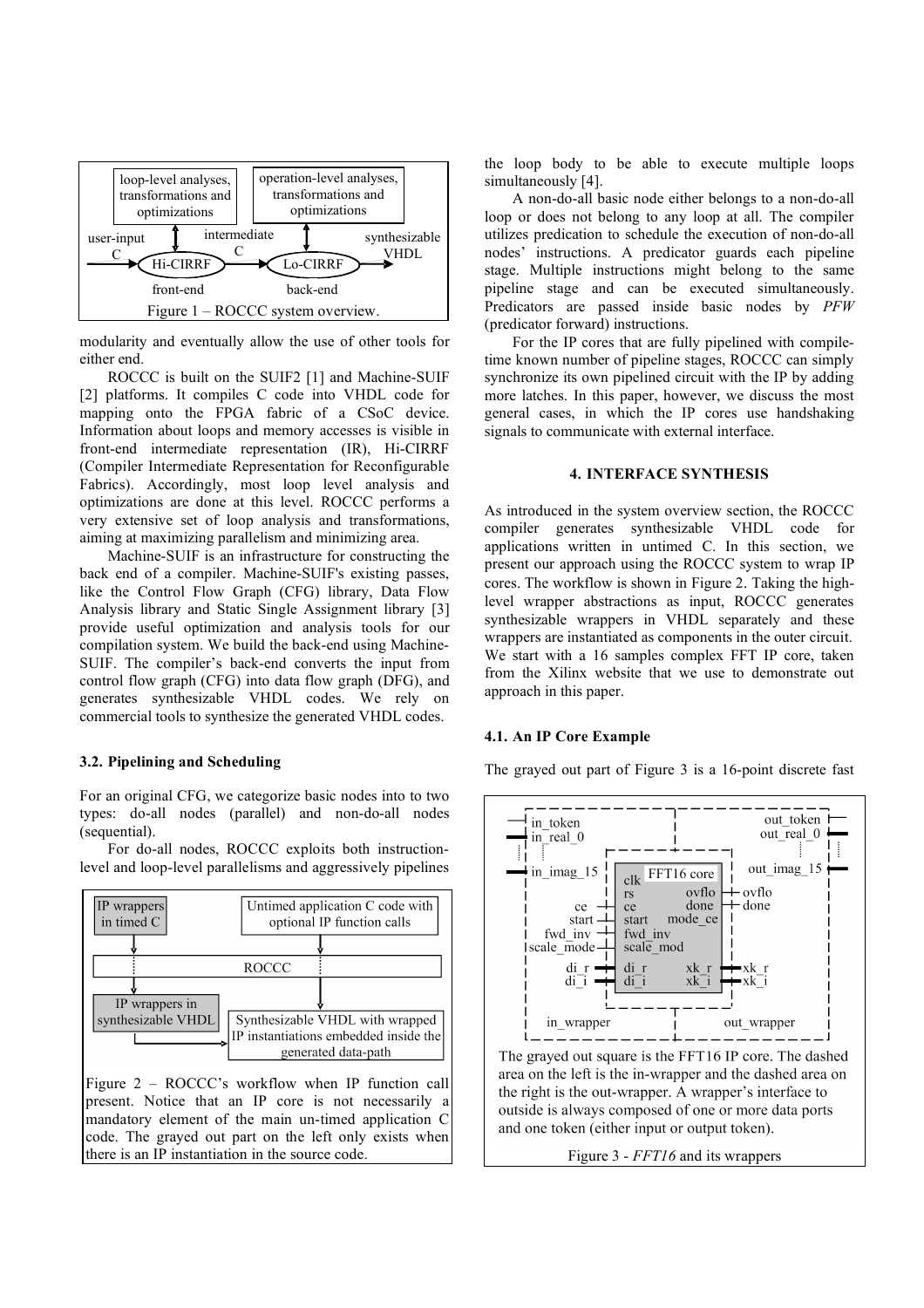

Fourier transform core (*FFT16*). Pins *di\_r* and *di\_i* are respectively the real and imaginary serial data input; *xk\_r* and *xk\_i* are the output. *Ce*, clock enable, must be asserted only when the core is active. *Start* must be asserted two clock cycles ahead of the first pair of input data. *Done* is asserted when the first pair of output data is ready. *Fwd\_inv* selects between forward or inverse FFT. *Scale\_mode* selects from two scale-coefficients: 1/16 or 1/32. The *ovflo* pin indicates the core has generated an arithmetic overflow. *Mode\_ce* input indicates when to sample *fwd\_inv* and *scale\_mode*.

# **4.2. High-level Wrapper Abstraction**

An IP core requires a wrapper for both its input and output interfaces. In some cores these two interfaces have common signals that handle synchronization and handshaking. In our implementation the outer circuit within which the core is embedded covers this role.

Figure 4 lists the code for the input wrapper of FFT16 C. We use pointer type to distinguish output signals from input signals in the function declaration. The input set, which communicates with the outside, is composed of one token and several data variables. The output wrapper, not shown here, has the same structure. Thus both the input and output interfaces have the same structure as shown in Figure 3.

By its very nature, an interface to an embedded core must support timed activity. We thereby call it timed C. It can be written either by the end user or by the IP designer and possibly modified by the end user. In Figure 4, the function call *wait cycles for(n)* indicates the statements behind it must be executed *n* cycles later. Any statements between two adjacent *wait\_cycles\_for* function calls must be executed in one clock cycle. For example, *FFT16*'s timing protocol requires that *start* signal needs to be high for one clock cycle, two clock cycles ahead of the first pair of input data. In order to describe this timing requirement, the user just assigns *start* to one, calls *wait\_cycles\_for(1)*, de-asserts *start*, calls *wait\_cycles\_for(1)* again, and begins assigning input data into the core, as shown in Figure 4. The timing of signal *Ce*, which needs to be asserted for a 87-cycle period, are expressed in the same way. Parallel to serial converse is also describes naturally in the timed C code. At the beginning of the function body, *scale\_mode* and *fwd inv* are statically assigned to high. If desired, they can also be assigned by the wrapper's input signals at runtime in the same way as assigning *start* or *ce*. That way, the *FFT16* core can be easily switched between a forward FFT and an inverse FFT. This wrapping approach keeps the original IP core's functionality to a great extent and still stays at high-level. This wrapper plays a role of a bridge between the timing diagram in an IP core's data-sheet and the automatically generated synthesizable wrapper in VHDL.

*for*( each basic node *b* in *cfg*)

{ *for*( each "*WCF n "* instruction *instr* in *b*) *if*( $n > 1$ ) {replace *instr* with *n* "*WCF 1*" instructions} assign the instructions between two adjacent *WCF* instructions into the same pipeline stage replace all "*WFC 1"* instructions in *b* into "*PFW \$vr1, \$vr2" for*( each *PFW* instruction *instr* in *b*) { guard all instructions at the same pipeline stage as *instr* using *instr '* s source operand as the predicator } *if*( *b* ends in a conditional branch instruction *instr)* convert *instr* to a Boolean instruction } { add more combinational Boolean instructions if necessary to pass predicators appropriately from predecessor nodes to successor nodes. }

Figure 5 – Wrapper pipelining and scheduling heuristic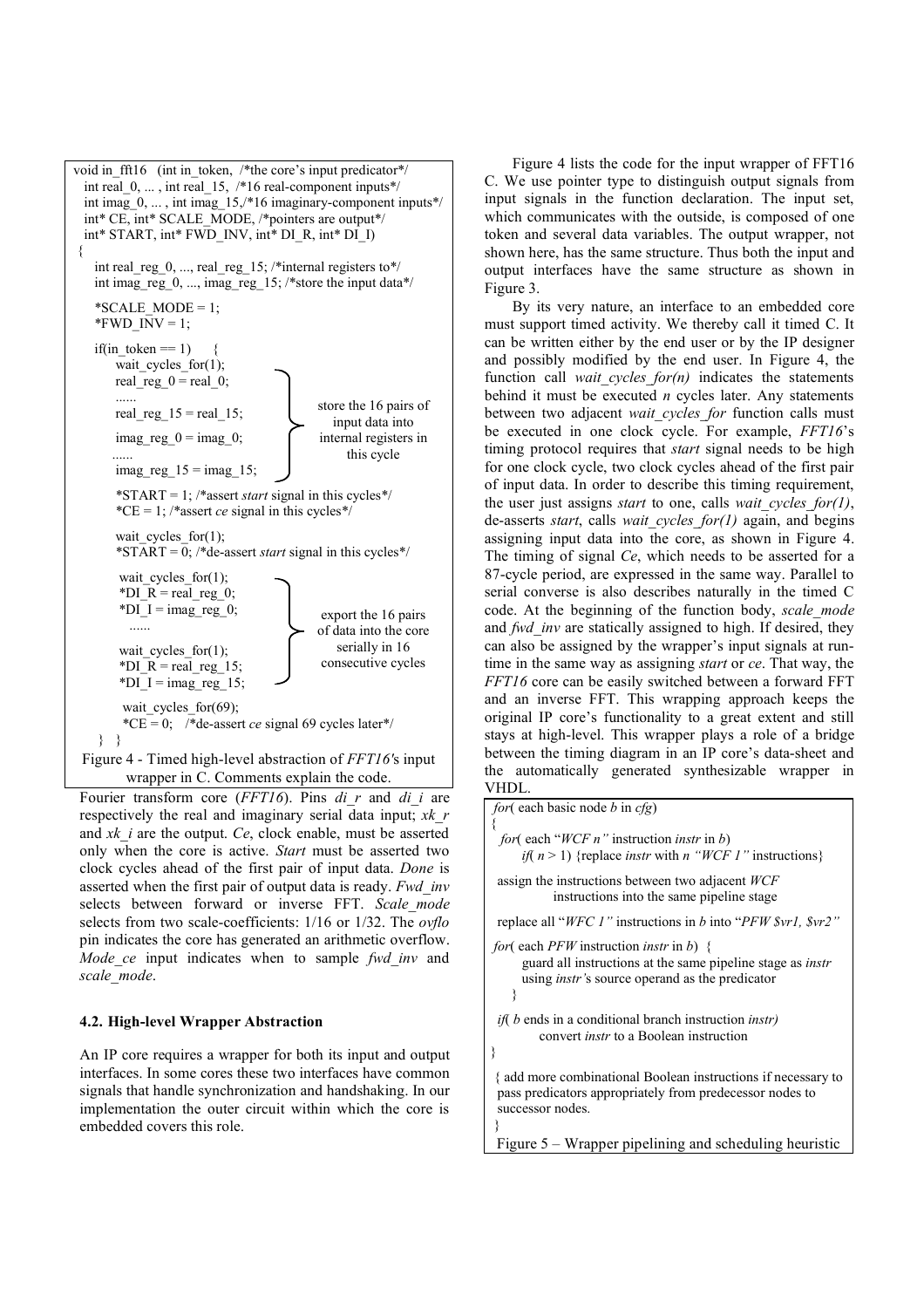```
(1) .in fft16
(2) Node 1, {0} {2, 3}
(3) [L0] mov \frac{\text{Sv}85 \text{ u}}{150 \text{ m}} = in fft16.in token
(4) [L0] mov v8x84.u16 < \text{in} fft16.real_0
    ……
(5) [L0] mov v53. u16 \leq in fft16.imag 15
(6) [L0] mov yr52.p1 \leq in fft16.CE
(7) [L0] mov \frac{\sqrt{51}}{10} <- in fft16.SCALE MODE
(8) [L0] mov $vr50.p1 \le in fft16.START
(9) [L0] mov \sqrt{3} \text{vr}49.p1 \leq \text{in} fft16.FWD INV
(10) [L0] mov $vr48.p16 <- in_fft16.DI_R
(11) [L0] mov \sqrt{3} \cdot \sqrt{47}.p16 <- in fft16.DI I
(12) [L0] str 0(\frac{\sqrt{5}}{1.516}) < -1 /*configure SCALE_MODE*/
(13) [L0] str 0(\text{Str49.p16}) < -1 /* configure FWD_INV*/
(14) [L0] sne $vr559.u1 < $vr85.u1, 1 /*set if not equal*/
(15) Node 2, {1} {3}
(16) [L0] not $vr560.u1 < $vr559.u1(17) [L87] pfw \frac{\sqrt{471}}{1} u1 < \frac{\sqrt{560}}{1}(18) [L87, P] mov \frac{\text{Svt167.u16}}{\text{St167.u16}} \frac{\text{Svt560.u1}}{\text{St167}}...... /* latch the input data to the internal registers. */
(19) [L87, P] mov $vr198.u16 <- $vr53.u16, $vr560.u1
(20) [L87, P] str 0(\frac{\sqrt{50.01}}{51.50 \times 10^{14}}) str 560.u1/\frac{\sqrt{560.01}}{20.000 \times 10^{14}} str START^*/(21) [L87, P] str 0(\frac{\sqrt{5}}{2.5}) < 1, \frac{\sqrt{560.} \text{u1}}{\sqrt{560.}} CE*/
(22) [L86] pfw $vr472.u1 <- $vr471.u1
(23) [L86,P] str 0($vr50.p1)<-0, $vr471.u1/*de-assert START*/
(24) [L85] pfw $vr473.u1 <- $vr472.u1
(25) [L85, P] str 0($vr48.p16) <- $vr167.u16, $vr472.u1
(26) [L85, P] str 0($vr47.p16) <- $vr183.u16, $vr472.u1
…/*export the 16 pairs of data elements serially to the IP core*/
(27) [L70] pfw $vr488.u1 <- $vr487.u1
(28) [L70, P] str 0($vr48.p16) <- $vr182.u16, $vr487.u1
(29) [L70, P] str 0($vr47.p16) <- $vr198.u16, $vr487.u1
(30) [L69, E69] pfw \sqrt{8} \text{vr} 489 \cdot \text{u} 1 < -\sqrt{8} \text{vr} 488 \cdot \text{u} 1…… /* wait for 69 clock cycles */<br>(31) [L2] pfw $vr556.u(31) [L2] pfw $vr556.u1 <- $vr555.u1
(32) [L1] pfw $vr557.u1 < - $vr556.u1(33) [L1, P] str 0(\sqrt{\sqrt{52}}.p1) < 0, \sqrt{\sqrt{556}}.u1 /*de-assert CE*/
(34) Node 3, [-1], {2, 1} {4}
(35) in fft16. no while iTmp0:
(36) [L0] ior \frac{\text{svr558.u1}}{\text{svr558.u1}} < \frac{\text{svr557.u1}}{\text{svr559.u1}}(37) [L0] ret $vr558.u1
The L field is the latch-level, a P field marks a predicated
instruction. Line 12 and 13 configure the IP core. Line 18
through line 19 latch the 32 input data elements into internal
registers. Line 20 and 21 assert start and ce, while line 23 de-
asserts start (one cycle later). Ce is de-asserted in line 33, 85
```
Figure 6 - Back-end IR of *FFT16'*s input wrapper

### **4.3. Wrapper Synthesis**

The timed high-level wrapper, the code in Figure 4 for example, is passed through the ROCCC compiler in Figure

1 as user input. Currently, the front-end does not do any optimizations on IP wrappers. The back-end first gets the control flow graph (CFG) of a wrapper, and converts the CFG into static single assignment (SSA) CFG. Starting from this SSA-CFG, the back-end constructs the DFG [Figure 5]. First, the pre-process pass converts *wait\_cycles\_for(n)* function calls into instruction "*WCF n"*, where *n* is an immediate operand. When building the dataflow, the compiler replaces each "*WCF n*" into n consecutive "*WCF 1*" instructions. Thus a *WCF* instruction has a clear hardware timing meaning, passing the predicator to the next pipeline stage. The compiler enforces all instructions between two adjacent *WCFs* to be at the same pipeline stage, as in the pseudo-code shown in Figure 5. This constraint ensures that the back-end's pipelining consists with the high-level C's timing semantics, and thereby satisfies the IP cores' timing requirement. In scheduling process, *WCF* instructions are replaced by *PFW* (predicator forward) instructions. *PFW* instructions pass predicators through the data-flow, while predicators guard other pipelined instructions.

The IR, right before VHDL emission of the FFT16 input wrapper, is shown in Figure 6. The IR records the predicated hardware actions with cycle-level timing constrains. In front of an instruction, the *L* field is the latchlevel, namely, at which pipeline stage the instruction is executed. Instructions with a zero latch-level are combinational logic or even just wires if the opcode is *mov*. A predicator guards an instruction with a Boolean P field, which is the last source operand. For IP wrappers, a *str* (store) instruction with zero address offset is treated as a *mov* instruction, whose destination is the operand that the pointer is pointing to. From line 16 through line 33, the anticipated hardware does the following: monitoring the assertion of the predicator from outside and passing it (line 16 and 17), storing all the 16 pairs of input data into



Figure  $7$  – The execution model of a wrapped IP inside the predicated data-path. A core's wrapper also consumes and produces predicators. From the point of view of outside, a wrapped IP core has an identical predication mechanism as other regular predicated instructions.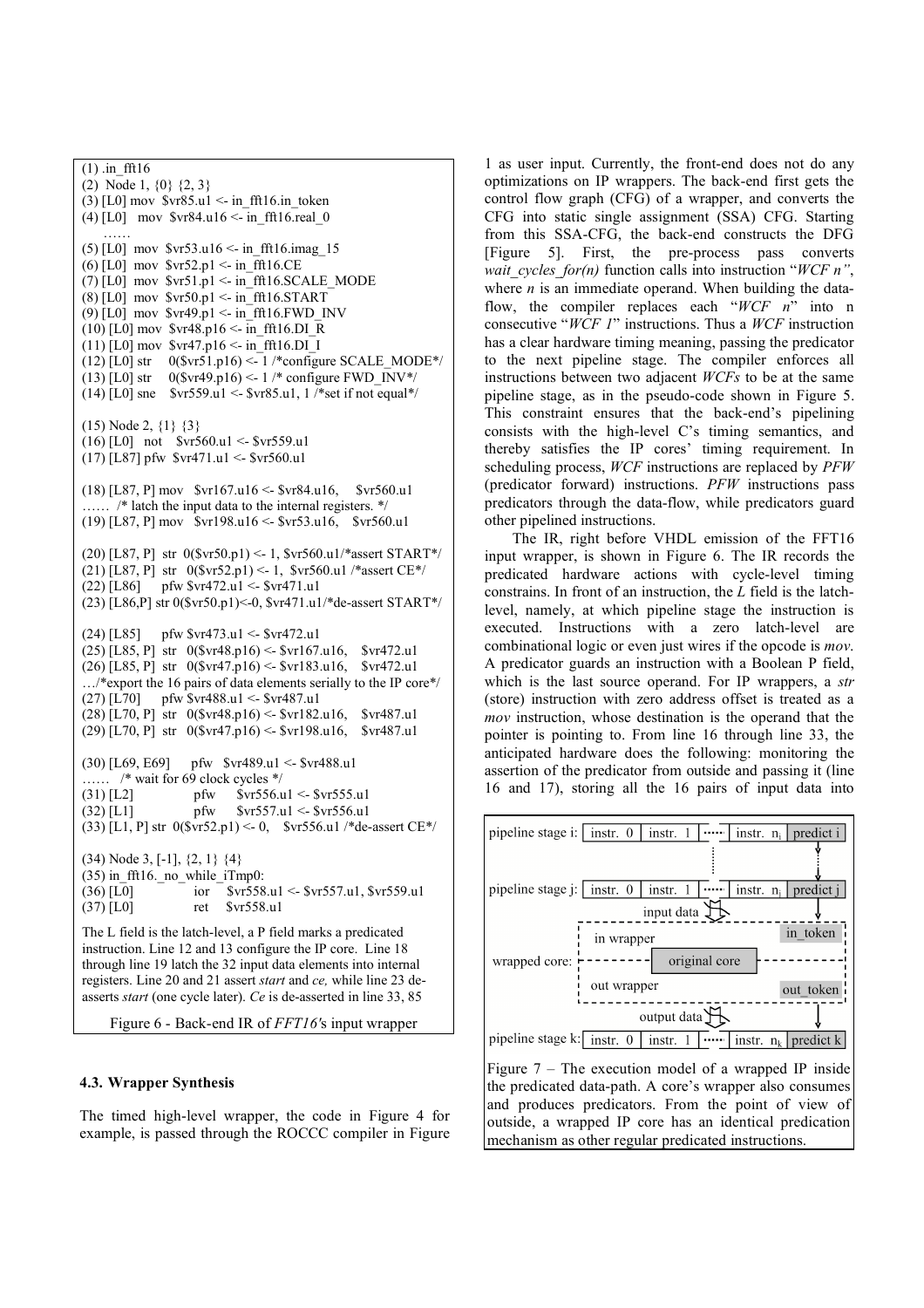internal registers and asserting *start* and *ce* (line 18 through line 21), one cycle later (line 22) de-asserting *start*, one more cycle later (line 24) starting feeding input data into the core pair by pair serially (line 25 through line 29), after 69 more cycles waiting (line 30 through line 31), de-asserting *Ce*. The compiler's very last pass emits the VHDL code for the wrappers. The combinational instructions become combinational logic in hardware and pipelined instructions become sequential logic. From the point of view of outside, the generated wrappers (the wrappers of FFT16 in Figure 3, for example) have unified interface: input data ports and one input predicator at input side, and output data ports and one output predicator at output side. Figure 7 shows a wrapped IP core embedded in a compiler-generated outer circuit. The wrapped IP core has an identical interface as that of other regular predicated instructions.

#### **5. DYNAMIC PARTIAL RECONFIGURATION**

We also use our tool to support dynamic partial reconfiguration. Dynamic partial reconfiguration at runtime allows re-use of FPGA resources to obtain a plurality of functionality, from the same hardware block, but at different times, and also without affecting the static parts of the device. The compiler generates the wrappers for each IP cores that need to be dynamically reconfigured.

The design flow involves the generation of the static logic along with partial reconfigurable logic (wrapped IP cores). Thereafter the FPGA is floor planned to allocate pre-determined areas for the dynamic logic and static logic respectively. The area dedicated to the dynamic logic, also known as the PR-Block (Partial Reconfigurable Block), is such that it may allow for the largest IP block to be placed and routed within. I/O and communication of the static logic with the PR-block takes place using certain preconfigured CLBs known as slice-macros. These slicemacros need to be manually placed around the boundary of the PR-block. We have employed the Xilinx PlanAhead visual floorplanning tool for iterative design and placement. The final stage of the partial reconfigurable flow generates 'N' static bitstreams and 'N' partial bitstreams, where 'N' is the number of different IP blocks to be configured in the PR-Block. Each of the 'N' static bitstream contains the static design with the partialreconfigurable block numbered 'N' already programmed into the stream, while each of the 'N' partial bitstreams contains the logic to just program the PR-Block with the functionality of the 'N'th IP core. Thus the system may choose to start with one of the static bitstreams during power-up and thereafter reprogram the PR-Block with the desired functionality.

# **6. EXPERIMENTAL RESULTS**

We have used four Xilinx IP cores, shown in Table 1, in our experimental evaulation. *Cordic* performs a rectangular-to-polar vector translation. The input is a vector  $(X, Y)$  in a Cartesian coordinate and the IP's outputs are the magnitude and the angle in a polar coordinate. *DCT8* performs a one-dimensional 8-point discrete cosine transform. *FFT16* is the IP core shown in Figure 3. *RS encode* is a (15, 13) Reed-Solomom encoder. It has a 13 symbol code block and outputs 15 symbols, including 13 original data symbols followed by two check symbols. In Table 1, *Total area* is the total circuit including the input and output interfaces, and the IP core itself. *Area (slice)* and *Area (%)* are the area utilization in the number of slice and in percentage with respect to the entire circuit, respectively. *Addtl Cycl* is the number of extra clock cycles after the addition of the wrappers. *Total cycle* is the total

Table 1 - Results of the wrappers for four Xilinx IPs

|            |              |     |      |      | Cordic DCT8 FFT16 RS encode |
|------------|--------------|-----|------|------|-----------------------------|
| input      | area (slice) | 2   | 55   | 532  | 53                          |
|            | area $(\% )$ | 0.3 | 6.7  | 24   | 64                          |
|            | addtl cycl.  | 1   |      | 1    |                             |
| output     | area (slice) | 2   | 426  | 290  | 9                           |
|            | area $(\% )$ | 0.3 | 52   | 13   | 11                          |
|            | addtl cycl.  | 1   | 1    | 1    | 1                           |
| total area | area (slice) | 663 | 817  | 2183 | 83                          |
|            | clock (MHz)  | 123 | 68.7 | 45.0 | 96.4                        |
|            | total cycles | 23  | 23   | 200  | 20                          |

number of clock cycles to compute on one set of input data. *DCT8's* input data size is 8-bit while its output data size is 19-bit. *RS encode*'s input and output data sizes are 4-bit. Both *Cordic* and *FFT16's* input and output sizes are 16-bit. The target architecture is the Xilinx Virtex-II XC2V8000-5 FPGA having 46592 slices.

*Cordic* has only two inputs and two outputs, and a simple handshaking protocol. *DCT8's* input wrapper latches all eight 16-bit input data. These are fed serially into the IP core. The wrapper asserts the *new\_data* signal to be high during the data transmission and de-asserts it right after the transmission, following the timing requirement of the *DCT8* IP core. The output wrapper monitors the *output ready* signal from the core and starts receiving the eight serial output data elements once it is asserted high. On the next clock cycle after all the eight output elements have been collected, the wrapper exports them all in parallel. *FFT16* requires similar serial to parallel and parallel to serial conversions, except that the IP imports and exports data in pairs, one real component